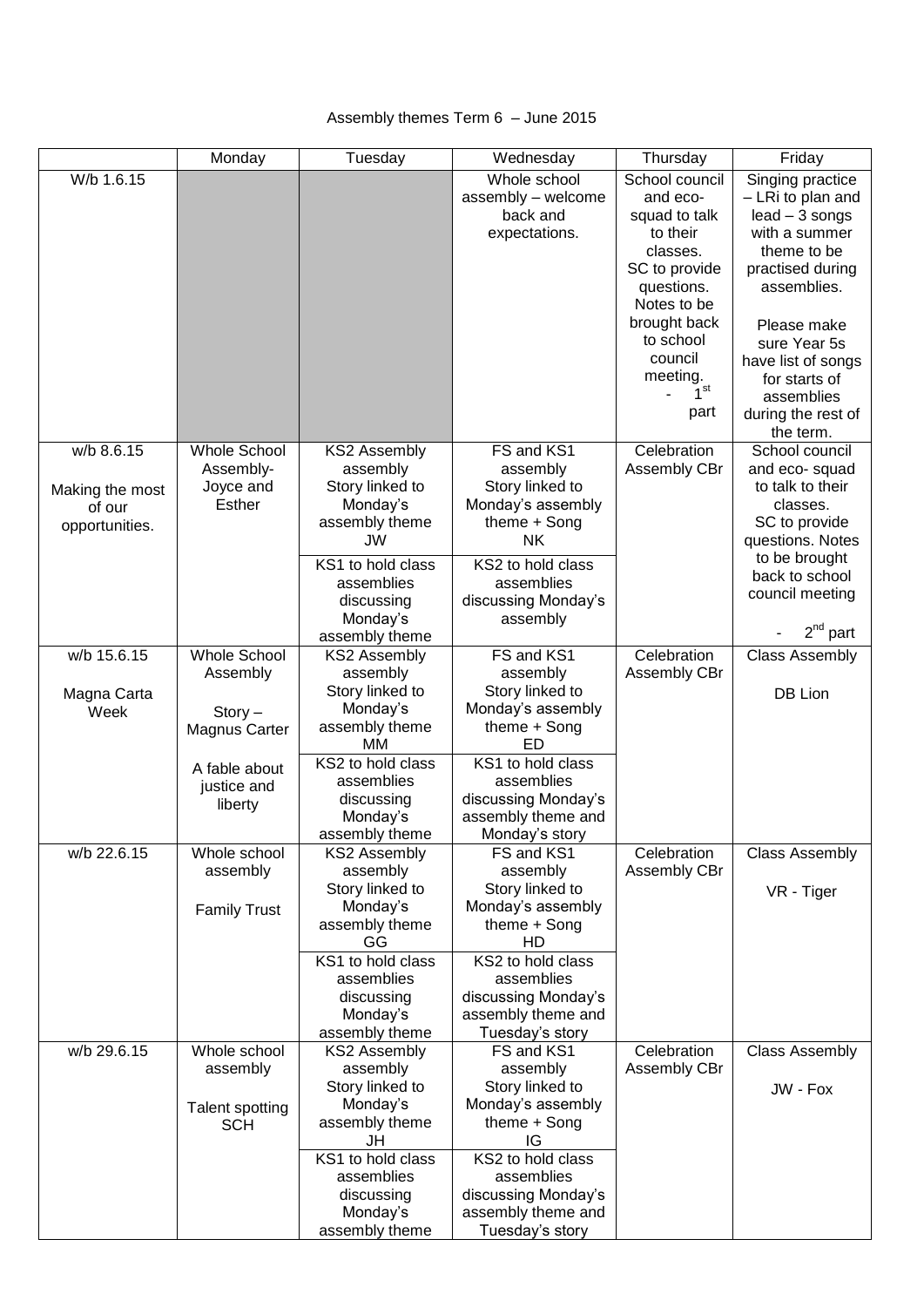| 6.7.15  | <b>Whole School</b> | <b>KS2 Assembly</b> | FS and KS1          | Celebration  | <b>Class Assembly</b> |
|---------|---------------------|---------------------|---------------------|--------------|-----------------------|
|         | Assembly            | assembly            | assembly            | Assembly CBr |                       |
|         |                     | Story linked to     | Story linked to     |              | GG - Badger           |
|         | Teamwork            | Monday's            | Monday's assembly   |              |                       |
|         | <b>SCH</b>          | assembly theme      | theme $+$ Song      |              |                       |
|         |                     | RH                  | LG                  |              |                       |
|         |                     | KS1 to hold class   | KS2 to hold class   |              |                       |
|         |                     | assemblies          | assemblies          |              |                       |
|         |                     | discussing          | discussing Monday's |              |                       |
|         |                     | Monday's            | assembly theme and  |              |                       |
|         |                     | assembly theme      | Tuesday's story     |              |                       |
| 13.7.15 | <b>Whole School</b> | <b>KS2 Assembly</b> | FS and KS1          | Celebration  | <b>Class Assembly</b> |
|         | Assembly            | assembly            | assembly            | Assembly CBr |                       |
|         | Facing change       | Story linked to     | Story linked to     |              | RH - Hedgehog         |
|         | <b>SCH</b>          | Monday's            | Monday's assembly   |              |                       |
|         |                     | assembly theme      | theme + Song        |              |                       |
|         |                     | KE                  | DB                  |              |                       |
|         |                     | KS1 to hold class   | KS2 to hold class   |              |                       |
|         |                     | assemblies          | assemblies          |              |                       |
|         |                     | discussing          | discussing Monday's |              |                       |
|         |                     | Monday's            | assembly theme and  |              |                       |
|         |                     | assembly theme      | Tuesday's story     |              |                       |
| 20.7.15 | <b>Whole School</b> | <b>KS2 Assembly</b> | FS and KS1          | Year 6       |                       |
|         | Assembly            | assembly            | assembly            | Leavers'     |                       |
|         |                     | Story linked to     | Story linked to     | assembly     |                       |
|         | Summer              | Monday's            | Monday's assembly   | 9.15am       |                       |
|         | <b>SCH</b>          | assembly theme      | theme $+$ Song      |              |                       |
|         |                     | CMi                 | VR                  |              |                       |
|         |                     | KS1 to hold class   | KS2 to hold class   |              |                       |
|         |                     | assemblies          | assemblies          |              |                       |
|         |                     | discussing          | discussing Monday's |              |                       |
|         |                     | Monday's            | assembly theme and  |              |                       |
|         |                     | assembly theme      | Tuesday's story     |              |                       |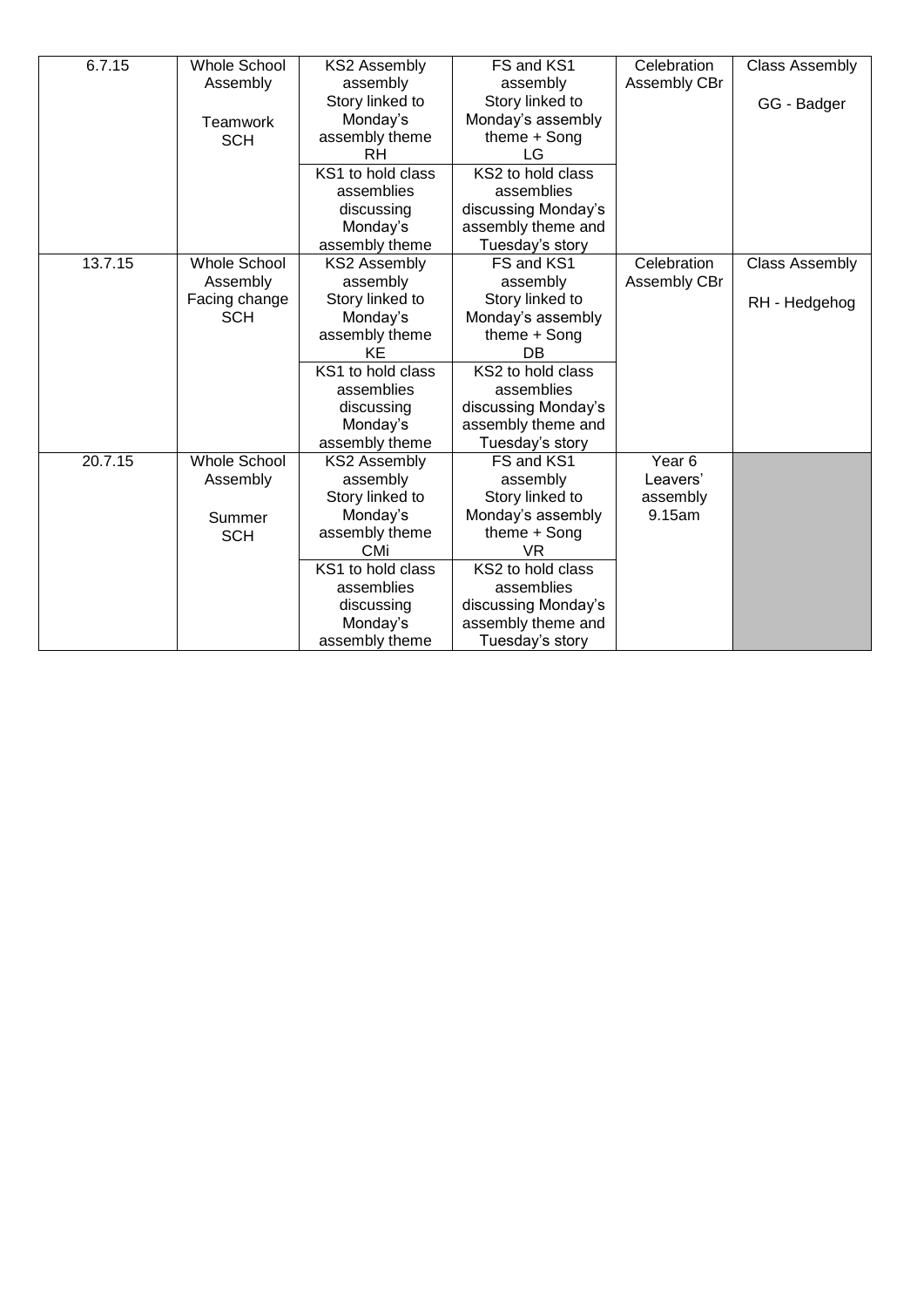# **Talent Spotting**

Aims

To encourage us to acknowledge our own and others' talents (SEAL theme: Good to be me).

# Preparation and materials

Prepare an image showing the three points listed in the 'Time for reflection' section at the end and have the means to display it during the assembly (optional).

# Assembly

1. Explain that today the focus will be on thinking about our special talents – the things that we are really good at and make each of us special.

2. Tell the children about some of your special talents or those of some of your friends or family. Then ask, 'How about all of you? Turn to the person next to you and talk about some of your special talents.'

Take some of the children's responses.

3. Say that you are going to tell them a story from the Bible. This story is from the Old Testament part of the Bible and is about a young man called Joseph.

# Joseph's special talent

Joseph had rather an unusual talent: he could work out what other people's dreams meant. At first, this talent did not make him very popular, but, in time, he used it to help many people.

Joseph was the youngest of 12 brothers, but he was not very popular with them because he was his dad's favourite. His dad, Jacob, bought him a very special coat of many different colours and his brothers' jealousy grew.

Joseph also had some dreams that made him even more unpopular with his brothers. He dreamt that all 12 of them were bundles of wheat and the bundles of wheat bowed down and worshipped the bundle of wheat that was him. Then he dreamt that they were all stars and, similarly, the stars bowed down and worshipped him as though he were a king.

His brothers hated him so much after these dreams that they sold him as a slave, put some goat's blood on his special coat and took it back to their father, Jacob, telling him that Joseph had been killed. Jacob was so sad that he could not stop crying.

Meanwhile, Joseph arrived in Egypt and worked hard for a man called Potiphar. Potiphar's wife was rather jealous of Joseph and had him thrown into prison. This was really hard for Joseph, but his special talent for knowing what dreams meant came in very handy there. A fellow prisoner had a dream about some grapes and Joseph told him that he would soon be leaving prison, which is exactly what happened. Another prisoner had a dream about some loaves of bread and Joseph told him that he would soon be killed by the king and, unfortunately, this also happened.

Not long after this, the king of Egypt started having some dreams and nobody could work out what they meant, so Joseph was brought from the prison to see if he could. Joseph told the king that his dream about seven fat cows and seven skinny cows meant that there would be seven years of excellent crops followed by seven years of famine, so the king should store up food for his people during the seven years of good crops.

The king was so impressed with Joseph's talent for working out what his dream meant that he released him from prison immediately.

Seven years of good crops were indeed followed by seven years of famine, but the people of Egypt were saved because the king had taken Joseph's advice and put him in charge of storing up plenty of food during the good years.

Where Joseph's family lived, however, there was famine. All their food ran out and they were starving. Eventually, Jacob sent Joseph's brothers all the way to Egypt to buy flour for bread.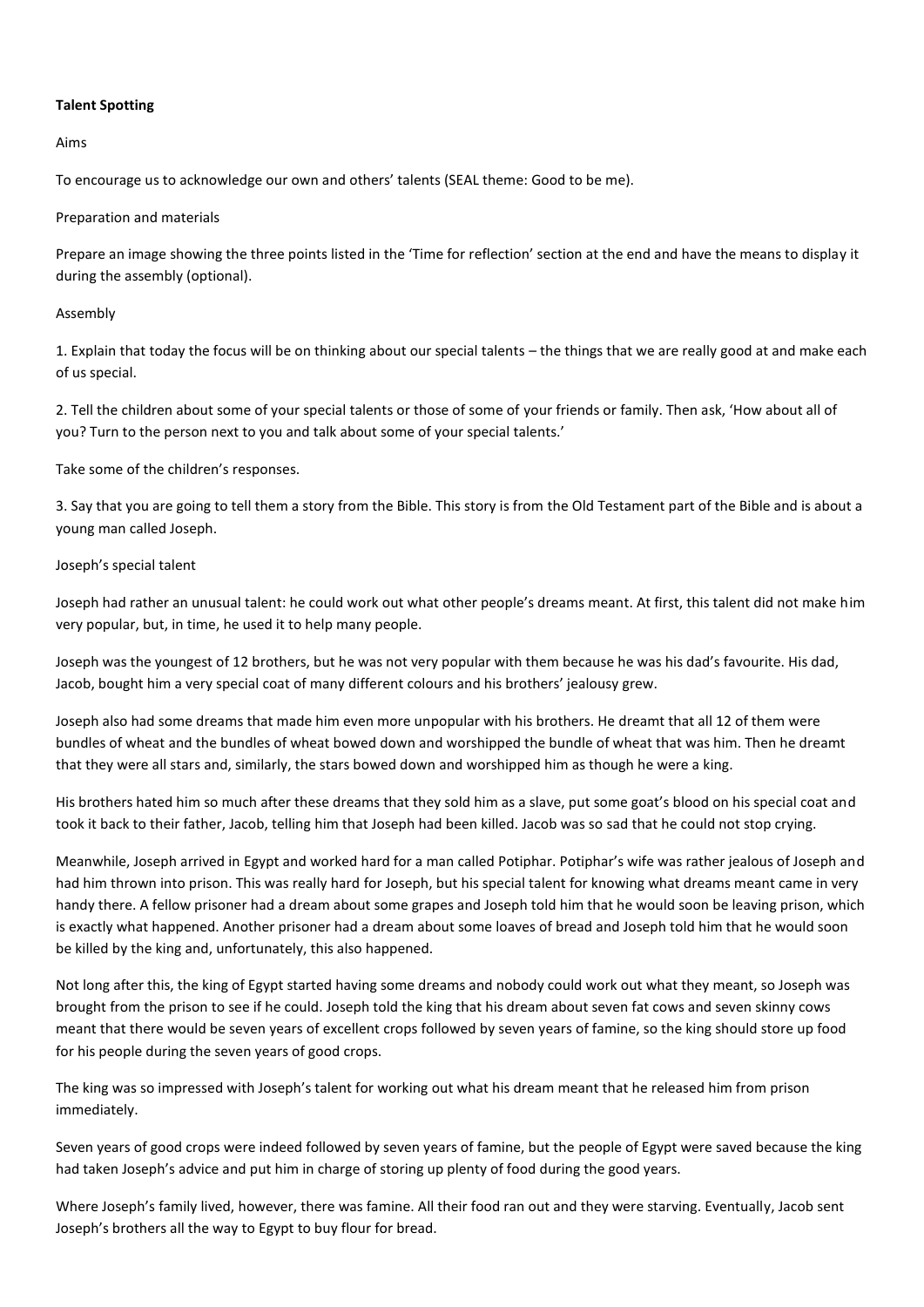Joseph recognized them, but pretended he didn't and gave them a bit of a tough time. His brothers did not recognize Joseph, but did all he asked. Then Joseph told them who he was, that he forgave them and would give them food to eat. He also asked that they send a message to his old dad, Jacob, to tell him his son, Joseph, was still alive.

Time for reflection

This is a very interesting and exciting Bible story and I've only told you a short version of it, missing out quite a few of the details.

Why did I choose this story for an assembly about special talents and about the fact that it's good to be you? There are three main reasons and I would like you to think about them.

Display the image of the list below, if using.

1. Joseph had a rather unusual talent, but it was definitely a talent and it made me wonder if some of you might have an unusual talent.

2. To start with, a lot of people didn't think that telling others what dreams meant really was a talent. It was only later in the story when others told the king about Joseph that people started to acknowledge the value of his talent and this made me wonder if we sometimes need to acknowledge our own and other people's talents more than we do.

3. Life was hard for Joseph for a while, but, eventually, when he used his talent to help others, he could definitely say, 'It's good to be me!'

Now, I've got another idea for you to think about.: 'How could you help someone else work out what their special talents are?'

Take some of the children's answers.

Prayer

Dear Lord,

Thank you that we all have special talents.

Please help us to acknowledge the talents of our friends and family and always use our talents for the good of others.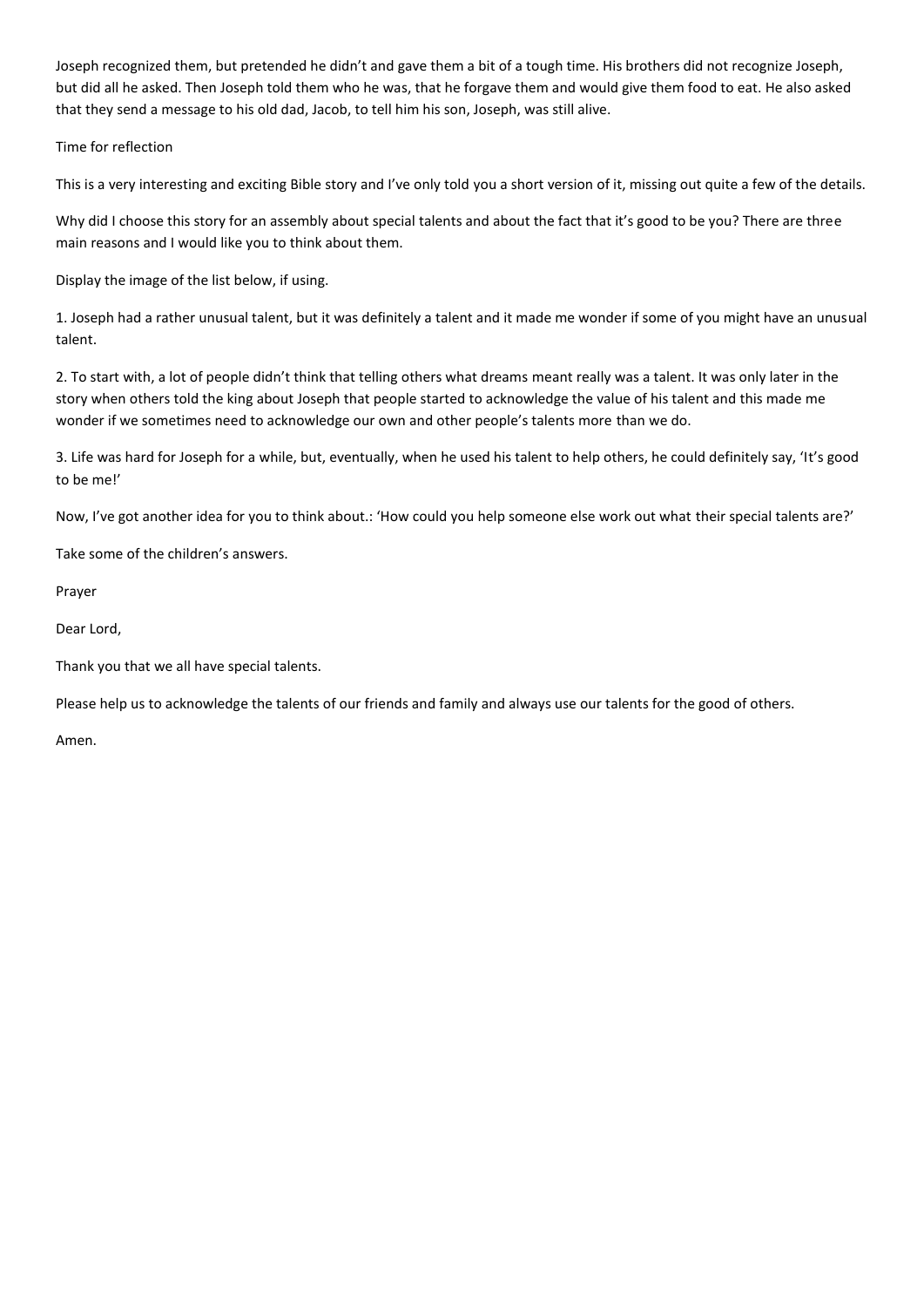## **Teamwork**

#### Aims

To consider what makes for a good team (SEAL theme: Relationships).

Preparation and materials

Find an image of the Twelve Apostles with their names and have the means to display it during the assembly as you read the story (optional).

Prepare an image showing the two suggestions listed in the 'Time for reflection' section at the end and have the means to display it during the assembly (optional).

Familiarize yourself with 'The 12 Apostles Song' by Ishmael, Kids Praise Party 1 (Spring Harvest, 2012), ready to sing it at the end of the assembly.

## Assembly

1. Explain that today you want everyone to think about how we get on with different types of people and what that means in relation to teams.

2. Ask the children to think about the person sitting next to them. What things are the same? After a few minutes, ask them to volunteer a few of their answers.

3. Then ask them about the things that are different (such as their height, colour of their hair and so on).

Again, have the children share a few of their answers.

4. Go on to say that you might think that, because they are all members of the same school, they would be very similar, but the truth is they are all unique and different. Everyone has different interests, different tastes, different opinions, different habits.

The fact that they are all so different makes for a very interesting school because all those differences put together make a strong team, as long as they can all get on well together.

5. Say that you are now going to tell them a story from the Bible about Jesus picking his team – a team that is made up of lots of different types of people. In the New Testament part of the Bible, we can read many stories that tell of all the different types of people Jesus had as friends, but one story in Luke 6, which is in the New Testament, tells us that Jesus selected 12 very special friends to be his apostles.

## Jesus chooses the Twelve Apostles

Jesus climbed to the top of a big hill with his disciples and, when they got to the top, he chose 12 of them to become his apostles. He said:

'I have asked you to come with me today because I have chosen you to be my very special friends. In fact, I'm going to give you a special name, too: I'm going to call you my apostles.'

The 12 men looked at each other, wondering what Jesus meant, but not quite liking to ask him. Jesus seemed to guess what was on their minds because he went on to say:

'I want you to travel round with me. I also want you to tell other people about me and I will give you the ability to do some truly wonderful things in my name.'

Display the image of the Twelve Apostles, if using.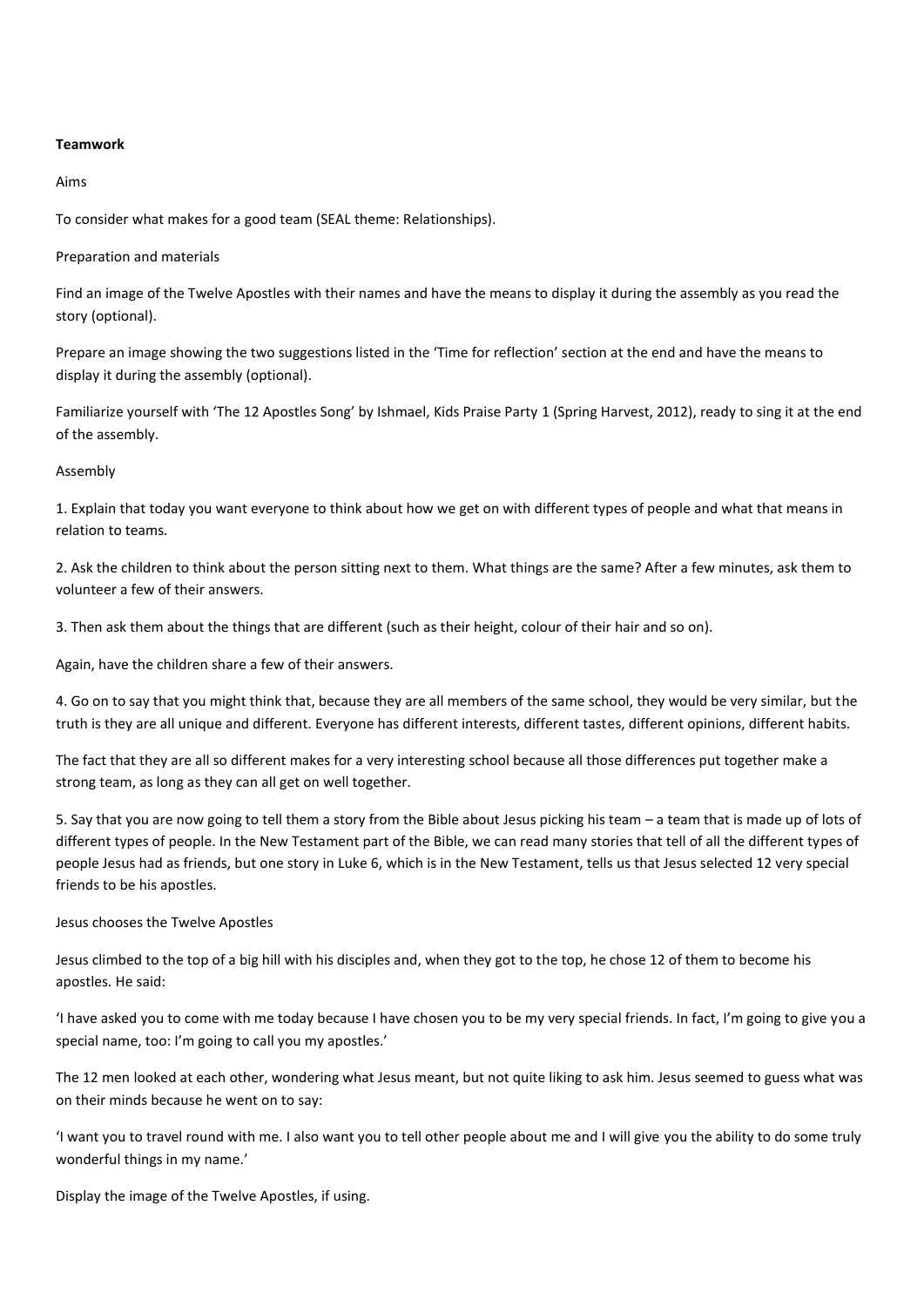The names of those 12 men were Simon Peter, his brother, Andrew, James and his brother, John, Philip, Bartholomew, Matthew, Thomas, another James, another Simon, Judas and Judas Iscariot. For three years, they travelled around with Jesus, doing all the things Jesus had told them they would do.

6. Explain that we do not know very much about all of the Twelve Apostles, but we do know some things. Simon Peter and Andrew were brothers, as we just heard, as were James and John, and they were all fishermen; Simon Peter was also a bit of a loudmouth who didn't always stop to think about what he was going to say; Matthew was a tax collector; Thomas often doubted things and asked lots of questions and Judas turned out to be not quite such a good friend after all, because he betrayed Jesus to the soldiers.

Other people were quite surprised that Jesus chose some of these men to be his special friends, but Jesus did choose them, differences and all! They became a great team – in fact, they became a world-changing team and learned to accept each other's differences and worked well together.

## Time for reflection

I have been wondering what we can learn from today's story that could help us to become a strong team in this school. I have come up with two suggestions:

– learn to accept people who are different from you – it is having all the different sorts of people here that makes this school such an interesting place to be

– notice somebody who is good at something you are not so good at and say, 'Well done!' to them for what they are doing.

Ask the children to sit quietly for a few seconds to think about your suggestions and consider what they could do about them.

Prayer

Dear Lord,

Thank you that you chose all different kinds of people to be in your team.

Thank you that there are so many different kinds of people here in our school.

Please help us all to be a strong team together.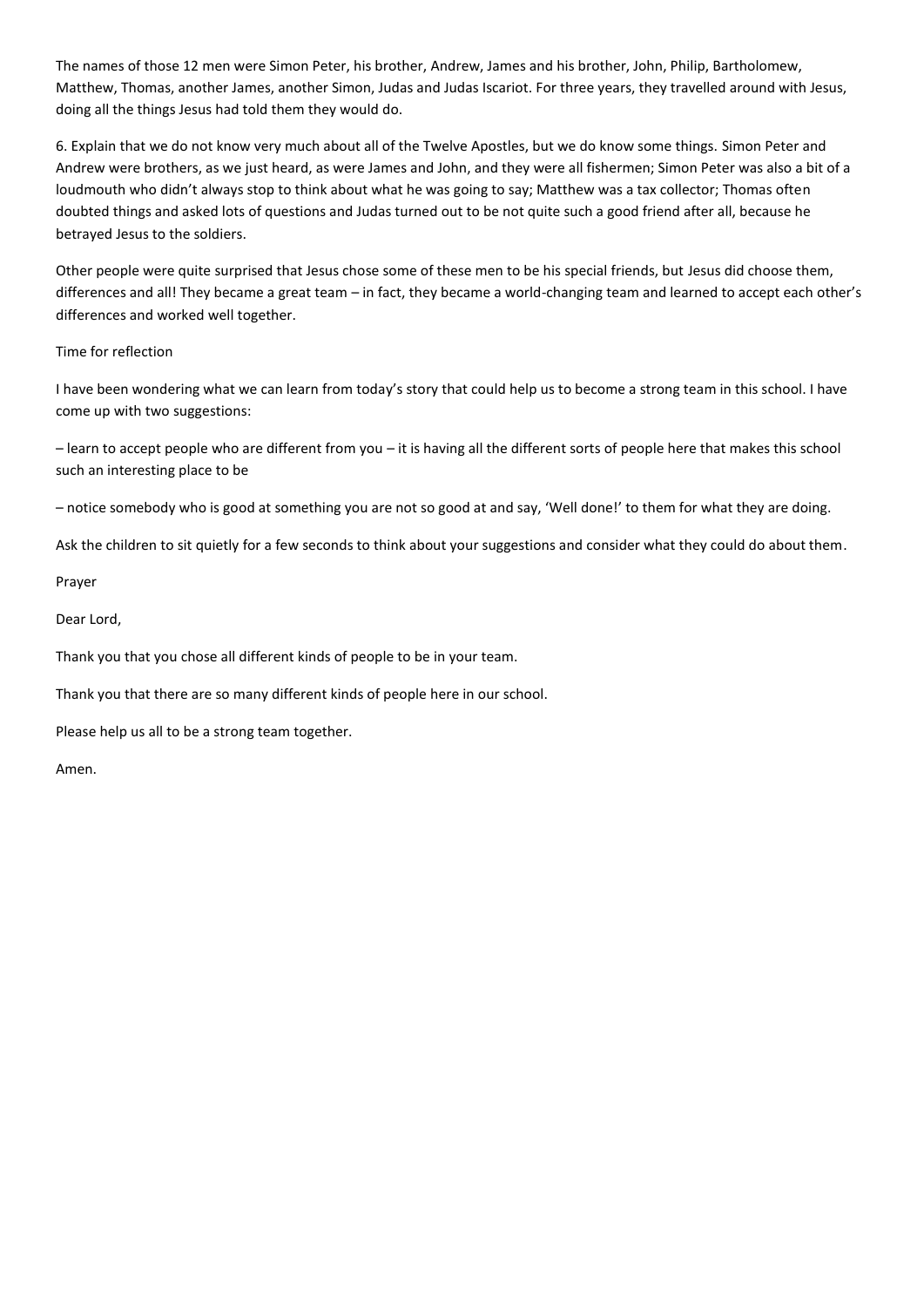#### Facing Change

Aims

To encourage children to express their feelings and be positive about moving to a new school or class (SEAL theme 7: Changes).

#### Preparation and materials

Create an image of the lists of questions given in the 'Assembly', Step 2, and have available the means to display it and the other images mentioned below during the assembly. You may also like to create an image of the suggestions as to what the children could learn from the stories given in Step 4.

Also have available the following images:

– puzzle with one piece missing, available at: www.gettyimages.co.uk/detail/photo/blank-jigsaw-puzzle-with-one-piece-missingclose-up-royalty-free-image/200535512-001

– patchwork quilt, available at: https://creativewritingibiza.files.wordpress.com/2014/07/patchwork-quilt.jpg

– modern tapestry, available at: www.moonrain.ca/images/Curtain\_of\_Light1\_abComp482642.jpg

– informal photo of a group of schoolchildren.

Finally, create an image, too, of the words of the Gaelic blessing given as the prayer in the 'Time for reflection' part of the assembly. Prepare actions or Makaton signs as well, if desired.

Have available the song 'I can do all things' by Jim Bailey (on Spring Harvest's Kids Praise 2005/06, ICC) and the means to play it at the end of the assembly.

#### Assembly

1. Explain that, during this assembly, everyone will be thinking about the fact that the children will all soon be moving to a new school or a new class. Say that you will all be considering some of the changes facing them and thinking about how they are feeling about all these changes.

2. Ask the children to think about the following questions. Explain that there will be one set of questions for those in Reception and Years 1 to 5 and a separate list of questions for those in Year 6.

Show the image of the lists of questions.

Reception and Years 1 to 5

What things will you most miss about your present class?

What things are you most looking forward to about your new class?

Is anything making you feel a bit nervous about your new class?

Year 6

What things will you most miss about this school?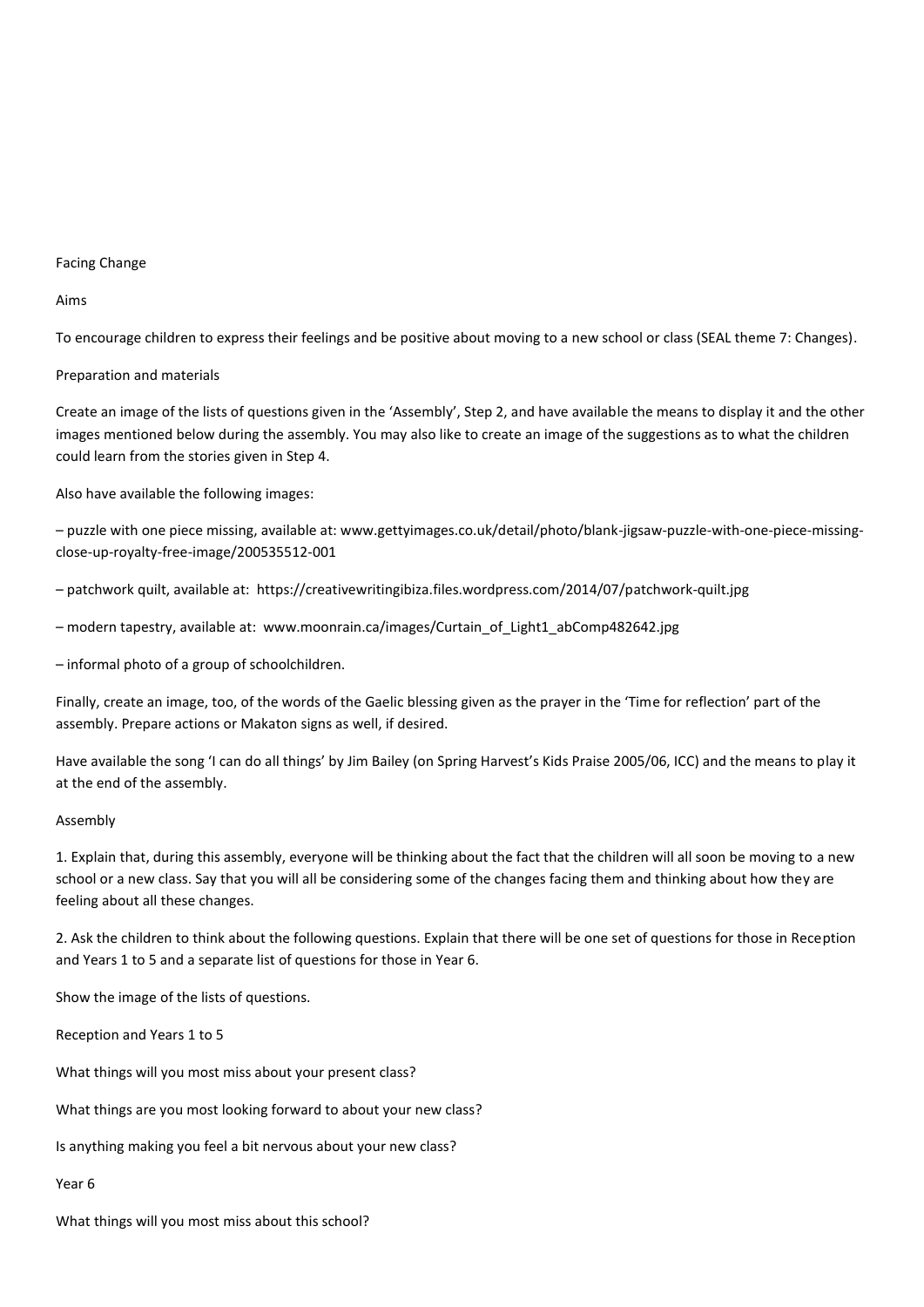What things are you most looking forward to about your new school?

Which subject are you most looking forward to and why?

What things are you most concerned about or feeling a bit nervous about when you think about your new school?

Listen to some of the children's responses, particularly those in Year 6.

3. Thank the children for being so honest, especially when talking about the things they are feeling a bit nervous about.

Say that it's quite natural to feel a little anxious about change, but it's good to talk about your feelings and realize that, in fact, lots of other people are feeling exactly the same as you are.

Continue by saying that you are going to tell them two short stories, both from the Old Testament part of the Bible. Both stories, you feel, could offer them some tips for coping with change.

4. Explain that the first story is about a young man called Daniel.

#### Daniel

Daniel was taken to a foreign country as a young man and everything must have felt very strange and scary for him. The customs, traditions and beliefs there were different from his, the people spoke a different language and they even ate different sorts of food.

In this situation Daniel stayed calm, he made some wise choices and he trusted that God was with him. Things didn't improve immediately, but, after a while, Daniel became a leader in this new country.

Ask the children, 'What could we learn from this story?' Suggest that they try to stay calm and allow themselves a little time to settle in and get used to all the new things.

5. Explain that the second story is about a time when God's people were going to go and live in a new place called the Promised Land.

# The Promised Land

The people had been travelling for many years to get to this place, so, once they arrived, twelve of them were sent on ahead to see what it all looked like. They found lots of good fruit growing there, but they also saw that the cities were huge and the people who lived there were enormous, too.

Ten of the twelve explorers became very scared, but two of them, Joshua and Caleb, were really excited about all the possibilities in this new land and they reminded the others to trust God and remember that they would be OK with God on their side.

Again, ask the children, 'What could we learn from this story?' Suggest that they try to look on the positive side of things, like Joshua and Caleb did, and not on the negative side, like the other ten explorers did. Encourage them to try and think of all new things as exciting possibilities.

Show the image of the suggestions, if using.

### Time for reflection

Explain to the children that you are now going to show them four images that could represent trying to fit into a new situation.

Display the images of the puzzle, quilt, tapestry and group of schoolchildren.

Ask the children to look at the images and decide which one they would most like to remember to help them think about fitting in as they go to their new school or class in September.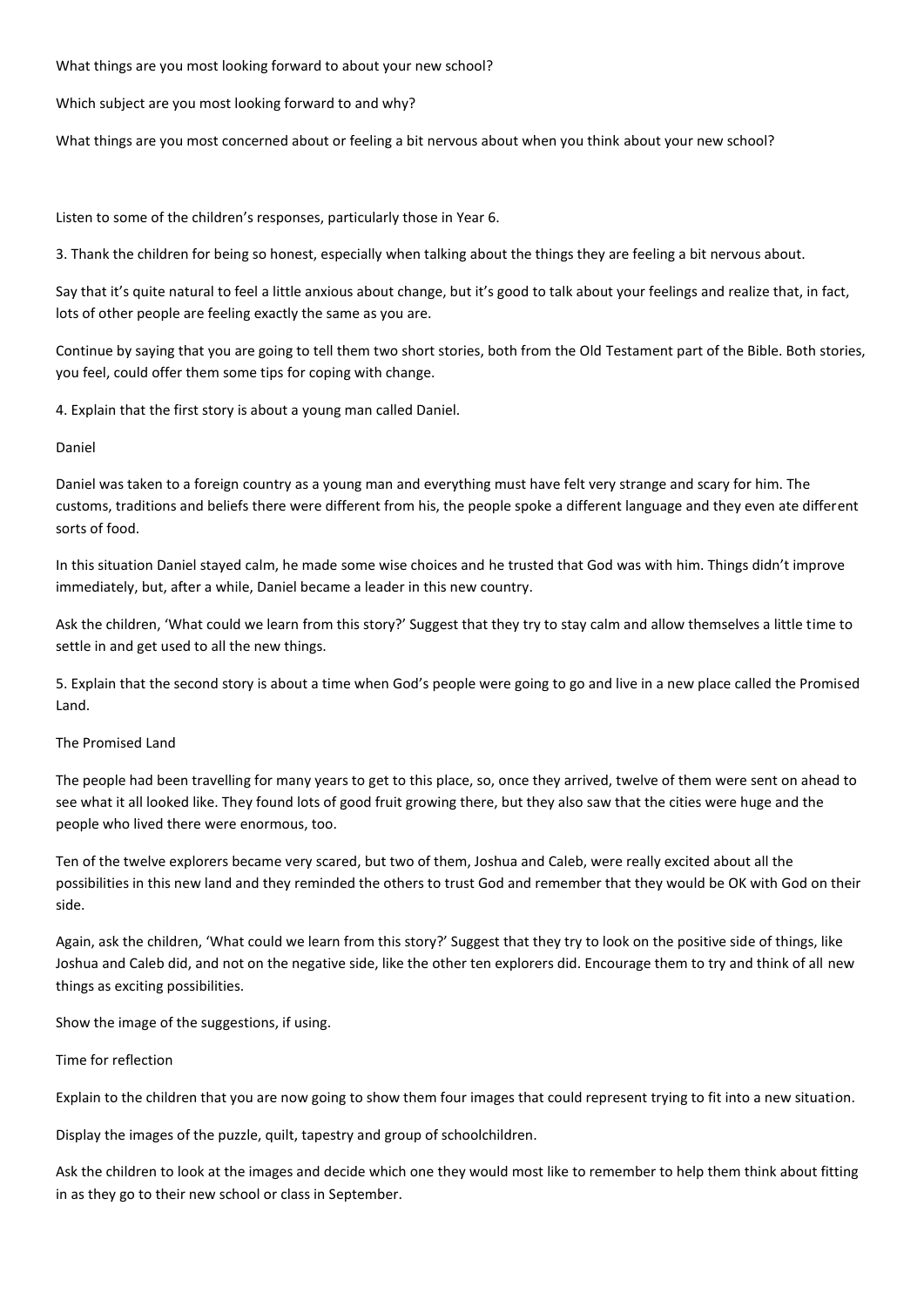After a short period of silence, ask them to each share their answer with the person next to them. Listen to a few of their answers.

#### Prayer

Display the image of the Gaelic blessing.

Explain that the words for today's prayer are from a traditional Gaelic blessing and you want for them to read them together, doing the actions or Makaton signs as well, if desired.

May the road rise up to meet you.

May the wind be always at your back.

May the sun shine warm upon your face;

May the rains fall soft upon your fields and until we meet again,

May God hold you in the palm of His hand.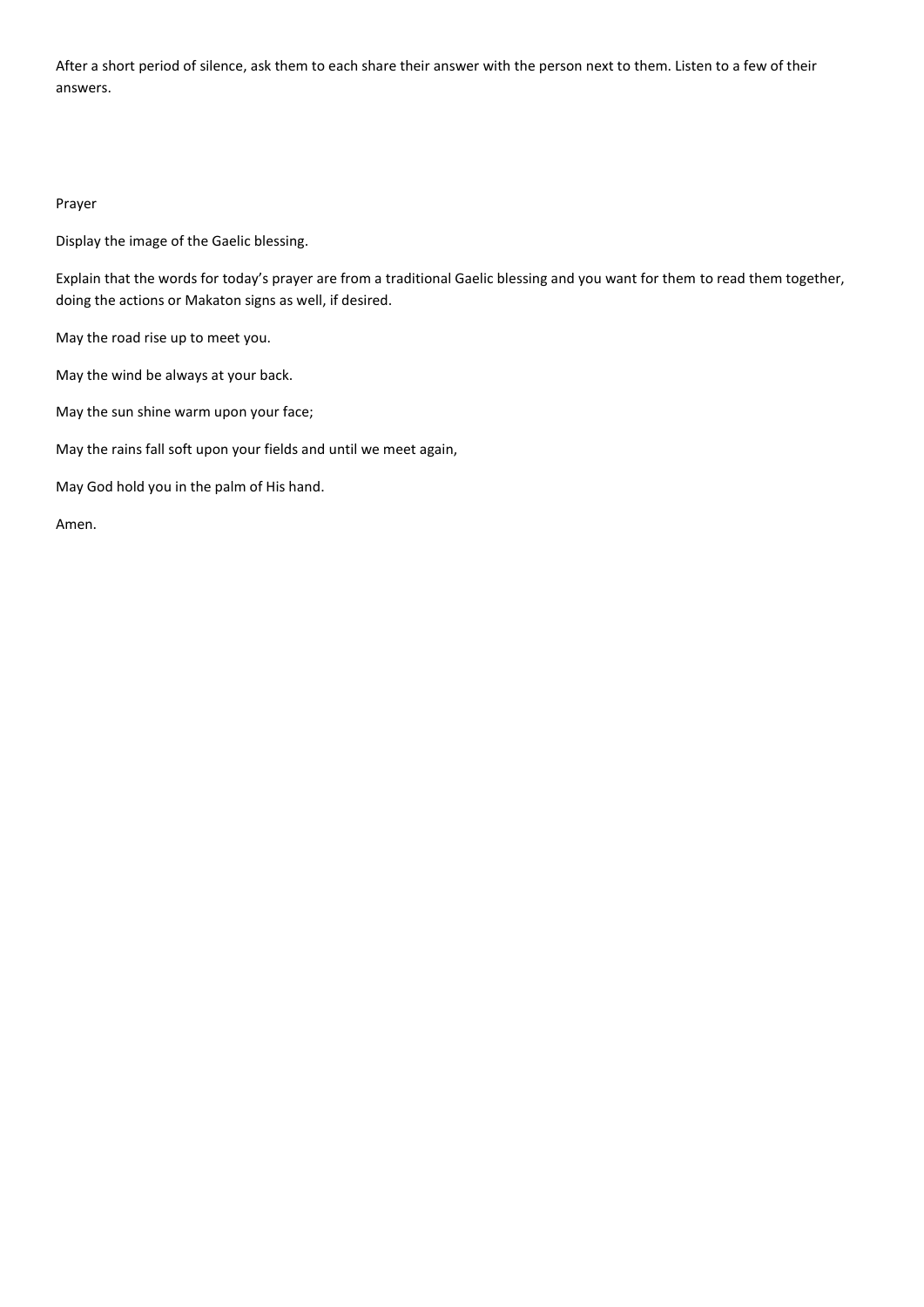#### Happy Summer!

Aims

To look at how each of us has a part to play in making summertime happy for everyone.

#### Preparation and materials

You will need a baton used in relay races (any tube will do if you don't have one) and a daisy chain or a paper chain.

You might also like to have available the YouTube video Dropped baton, showing athletes dropping the baton in the Olympics, and the means to show it during the assembly (available at: www.youtube.com/watch?v=6asJ2q4XWPs). It is 0.29 minutes long.

#### Assembly

1. Explain that you are going to describe two different types of day and you want the children to imagine how they might feel on each of them. Make sure your voice makes the first scenario sound miserable and the second exciting!

2. Begin by describing a cold, wet, dreary day. It is raining so much that you can't go out to play. For example, 'When I woke up one Saturday morning, it was still very dark outside. I climbed out of bed, and opened the curtains. Outside it was pouring with rain – it looked miserable. I got my clothes on and went downstairs. My mum was there, looking sad. "We were going to go out today," she said, "but it's so wet and dreary that we'll have to stay here. At least you can do your homework all day!"'

Ask the children how they think they would feel in that situation.

3. Now describe a different day. For example, 'I woke up one morning and the sun was streaming through my curtains. I leapt out of bed, opened the curtains and threw open the window. Outside the birds were singing and the beautiful scent of a nearby blossom tree wafted towards me. I ran downstairs and out into the garden. It was a beautiful day. "I think we'll play here for the morning," Mum called from the kitchen, "then maybe we'll go to the beach for an ice-cream!"'

Ask the children how they think they would feel on a day like this.

4. Hopefully the children will have described feeling sad and disappointed in response to the first scenario and happy and excited in response to the second.

Point out that the weather can have a big effect on how we feel. Often children love the summer term in school, when they can play on the field and feel warm and happy outside. Explain that 'happy summers' are about much more than good weather, however!

5. Ask about eight children to come to the front and then position them at equal distances from each other around the edge of the room.

Give the first child the baton or tube and explain that the eight children are going to run a relay race in slow motion. (If the children are not familiar with what a relay race entails, explain what it is first.)

When the 'race' has been completed, explain that each child had to pass the baton on to the next. In the same way, our feelings can be passed on to other people. If we shout at someone, it is likely that that person will feel angry and upset and he or she may well then shout at someone else, that person will then feel angry and pass it on and so on. If we don't let someone play